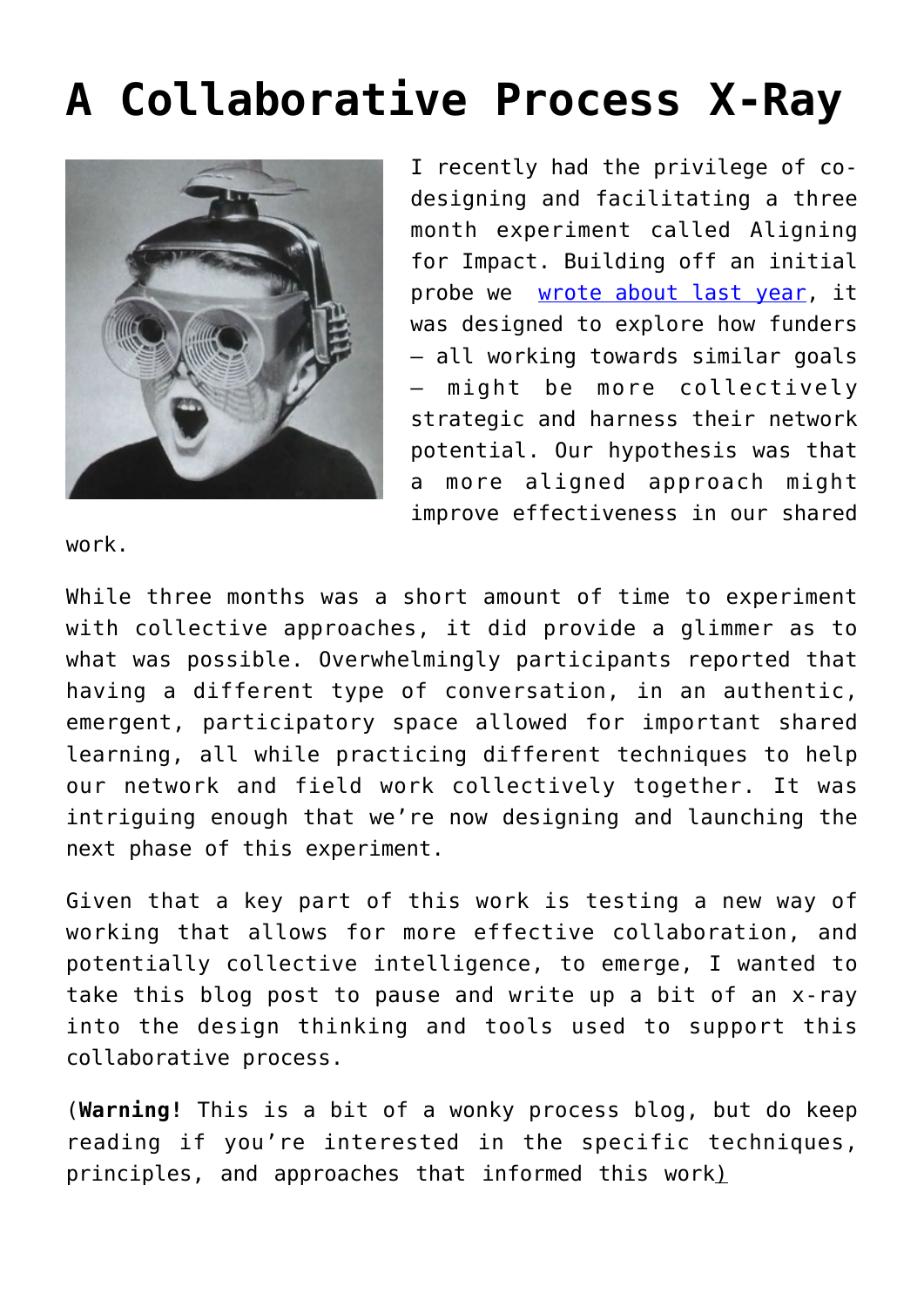## **Background**



The shared work of the funders in our experiment is [civic engagement state](http://www.statevoices.org/about-us/) [Infrastructure:](http://www.statevoices.org/about-us/) year-round collaborative's of non-partisan groups working to ensure we all have the opportunity to participate in our democracy. Clearly, this is a group that

believes in the power of participation and collaborative networks, yet there was a sense that their collaborative practice as funders was not keeping step with the field. We convened this experiment around a key, motivating question:

*"How can we, as funder's, do what we increasingly demand of our grantees: share information and align our work in the service of shared goals?"*

#### **Assumptions**

This experiment was informed by a few important assumptions:

- The challenge we're facing as civic engagement funders is too complex for any one of us to solve alone.
- Our traditional problem solving techniques, while effective, are not enough for tackling complex, wicked challenges (for more on this, read Dr. Jeff Conklin's [great piece on shared understanding and social](http://cognexus.org/wpf/wickedproblems.pdf) [complexity\)](http://cognexus.org/wpf/wickedproblems.pdf).
- Our current techniques for thinking strategically as a field (in small groups, face to face, informally) cannot scale to allow for collective intelligence or for the agility we need to keep pace with a complex social challenge.
- Therefore, we need to practice collaborative techniques that respect the complexity of the challenges at hand, and that may allow for [collective intelligence to](http://www.tacticalphilanthropy.com/2011/06/collective-intelligence-in-philanthropy/) [emerge](http://www.tacticalphilanthropy.com/2011/06/collective-intelligence-in-philanthropy/).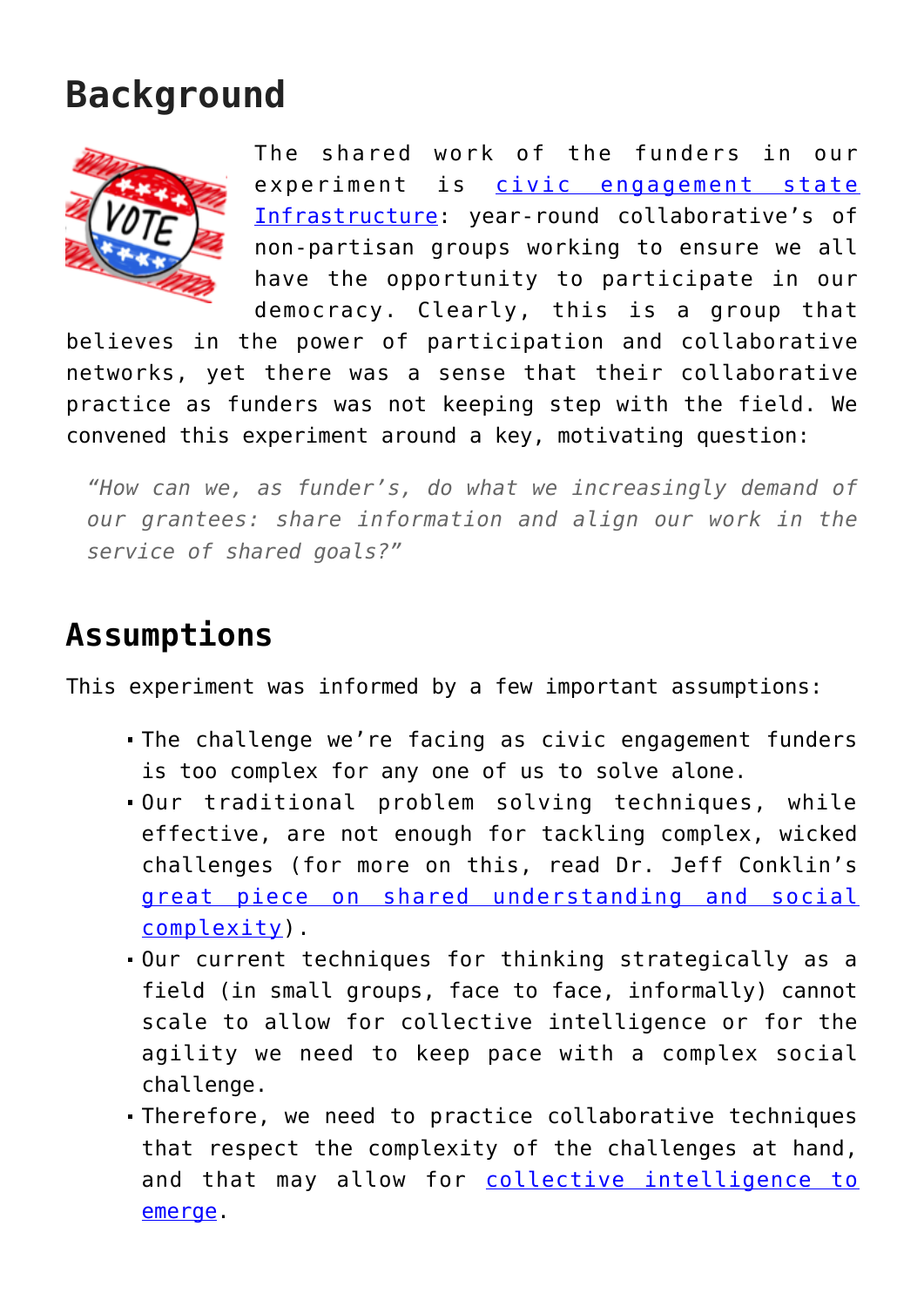OK. On to the x-ray.

#### **The power of experimentation**

First, and foremost, was the choice to frame this work as an experiment. The hard truth of most do-gooder work is that there are just no right answers. The issues at hand are so socially complex that, most often, we're dealing with gradients of better and worse, with a tremendous amount of uncertainty to navigate.

Science has processes specifically designed to deal with this uncertainty, helping us move forward and continuously learn, which is why we chose to use an experimental framework. All this means is that we started off by clearly outlining:

- A clear challenge which this work was designed to explore.
- A clear hypothesis: how might this experiment tackle this challenge?
- A start date & end date.
- A process for noticing what we learned about our hypothesis, i.e., a plan to evaluate our hypothesis and adapt.

As my [colleague Eugene points out](http://fasterthan20.com/2014/03/getting-real-about-experiments-and-learning/), it's pretty hard to be rigorous in hypothesis measurement, but the intention is invaluable, and the end date was an extremely important part of the equation. Yes, it was hard to stop after three months when it felt like we'd just gotten the ball rolling and it was rolling so well! But, in truth, it was the knowledge that this was only three months that allowed everyone to really stay committed to this work when the going got rough. And I promise you, when you're designing an experiment to help tackle social complexity and move through uncertainty, there will be challenging times. Our most challenging meeting was the fourth dialogue, or what I've affectionately come to call the "hump" call. Things were getting messy, complex, and it was really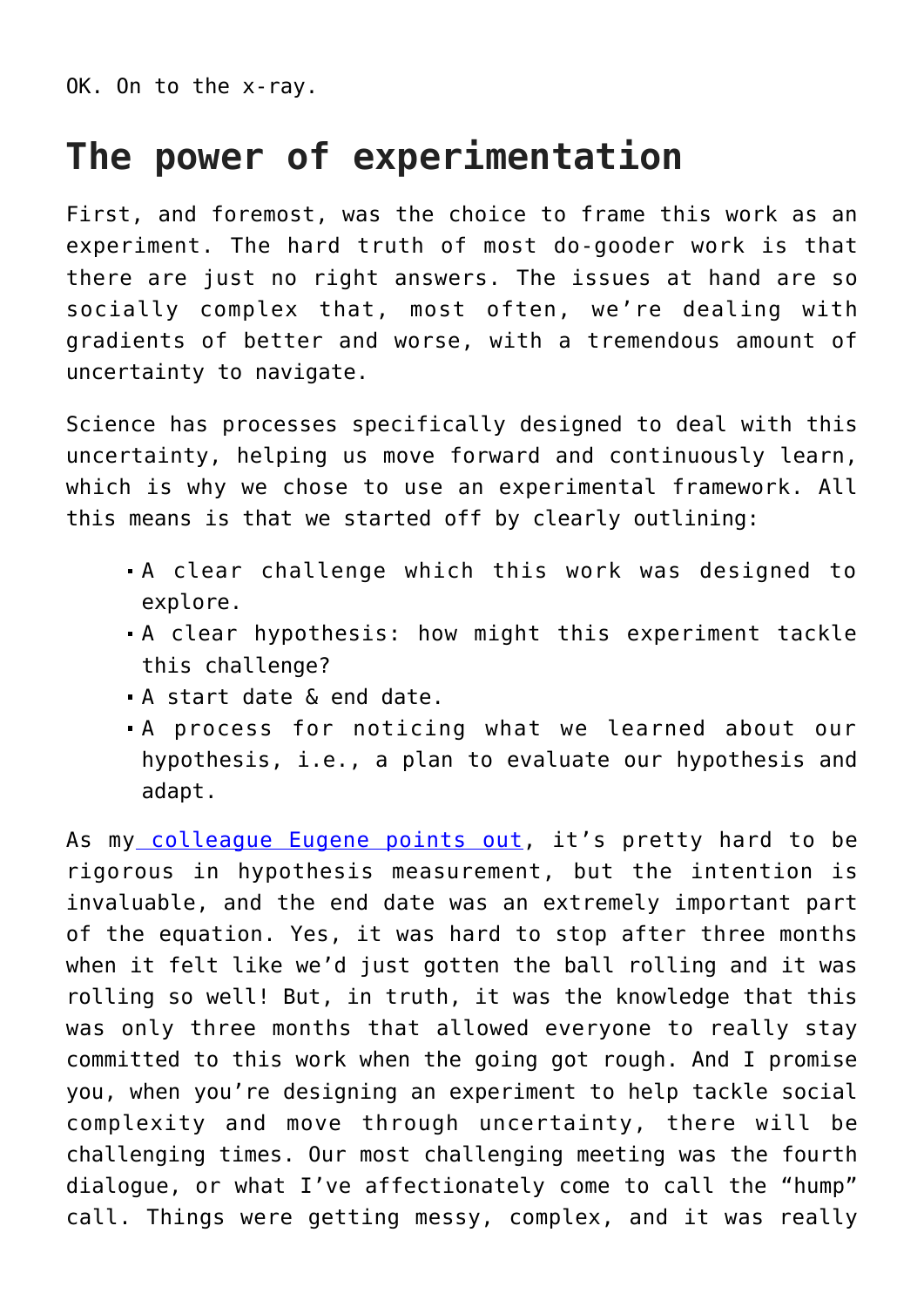unclear how any of this talking could prove valuable. This is a common stage in any emergent group processes, but knowing there were just four more meetings left in the commitment helped us all trust the process and push through this discomfort.

## **Start Small**

Recognizing that this is an experiment, a probe to test a hypothesis and teach us something more about the complex challenge at hand, it was important for us to start small. In this case, our first probe lasted only three months, and we used all "out-of-the-box" tools to support our collaboration. Borrowing on [Lean Startup](http://theleanstartup.com/principles), you can think of this as the Minimum Viable Product approach: start small, learn, and iterate. Or, as [Beth Kanter](http://www.bethkanter.org/) would say, it was our attempt to crawl on the way to learning how to fly.

## **Shared understanding, not consensus**

Our goal in this initial experiment was to build shared understanding of the challenges and the opportunities to effect change in our shared field. Importantly, we weren't looking to agree about what the field needs. The metaphor that came to define this phase of work was that of the [blind men](http://en.wikipedia.org/wiki/Blind_men_and_an_elephant) [and the elephant.](http://en.wikipedia.org/wiki/Blind_men_and_an_elephant) While the group may not have been contributing lots of new analysis to the field, by sharing what we experienced from different perspectives, we were collectively illuminating the elephant.

From this place of collective illumination there were lots of divergent theories around what the elephant may need, which is an indication of a healthy system; a diversity of approaches help build a more resilient field. I think too often when we meet and work in groups we're working to build consensus: to get everyone to agree that my point of view is the way to move forward. But, approaching collaborative work with an aim of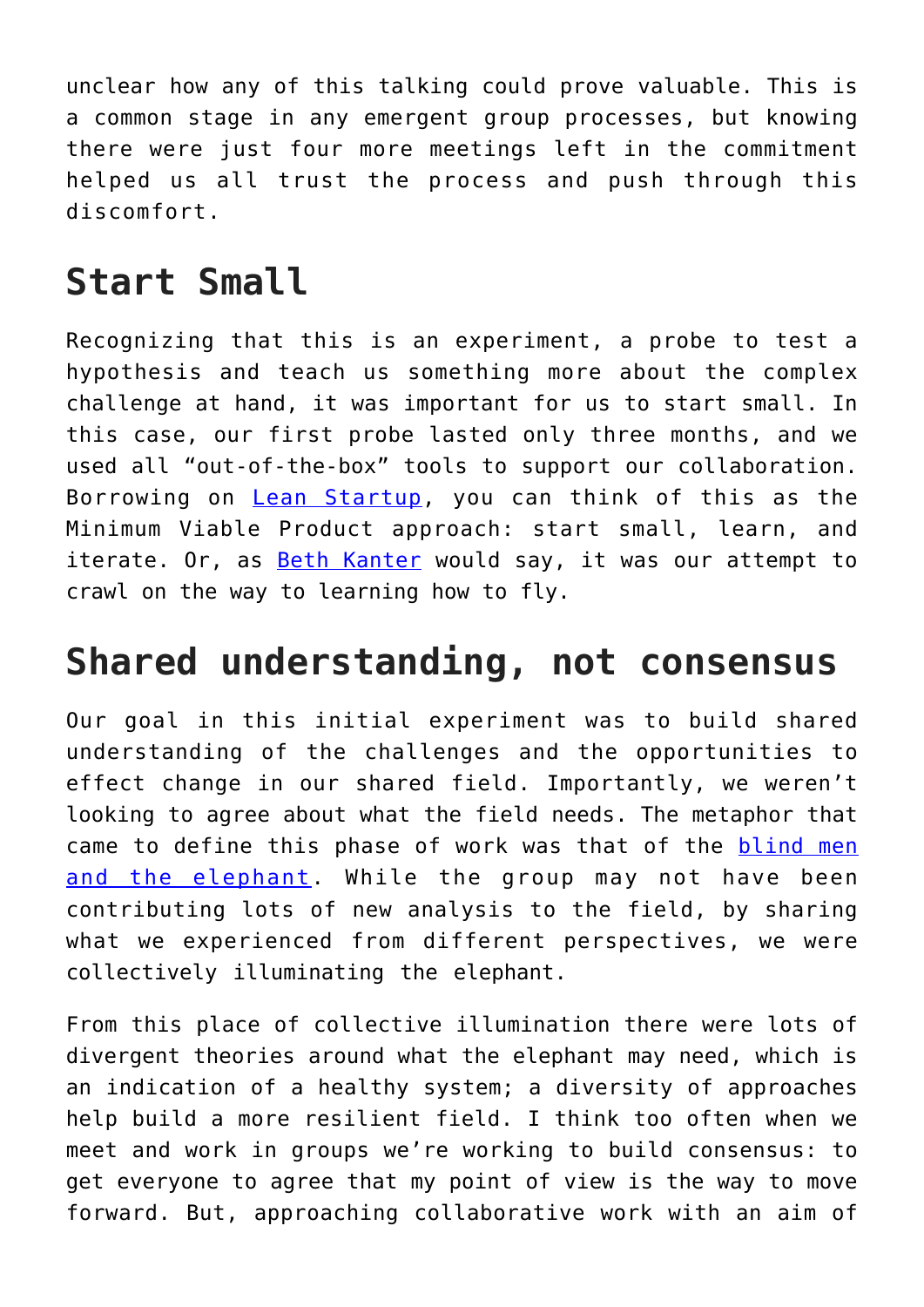building shared understanding, as opposed to persuasion and agreement, can help unlock collective action in a diverse group. For us, starting from a point of shared understanding helped us to embrace differences.

# **Shared Display**

Perhaps the simplest and most powerful intervention to help a group build shared understanding is the use of a shared display. Eugene Eric Kim [recently wrote a great piece](http://fasterthan20.com/2014/02/tic-tac-toe-and-the-squirm-test-building-trust-and-shared-understanding/) about why a shared display is so important for building shared understanding. The long and short of it: just five minutes of complex group conversation will quickly become too much for any of us to hold accurately in our heads. This simple fact explains why whiteboards are so powerful.

In this process, we used a hybrid of meeting notes to track the conversation and visual mapping to provide synthesis and meaning through the complexity. Called [Dialogue Mapping,](http://cognexus.org/id41.htm) adapted from IBIS, I was lucky to learn about it from its inventor Dr. Jeff Conklin.

Taking notes during meetings is not unique. However long meeting agendas, painstakingly and accurately transcribed from a lone computer, rarely realize their potential. Not only do they only reflect one individual's interpretation of what happened, they're generally inaccessible; they're so long without any additional sense-making.

Mapping is not unique. Graphic facilitation and various visual mapping systems seem to be growing in prominence, and they do help us make sense of notes by adding a visual layer of sensemaking. However, these, too, tend to reflect just one person's understanding, and rarely help push a conversation forward.

What makes either of these tools transformative is putting them at the center of the conversation, and using them in real time to build our shared understanding. By dialogue mapping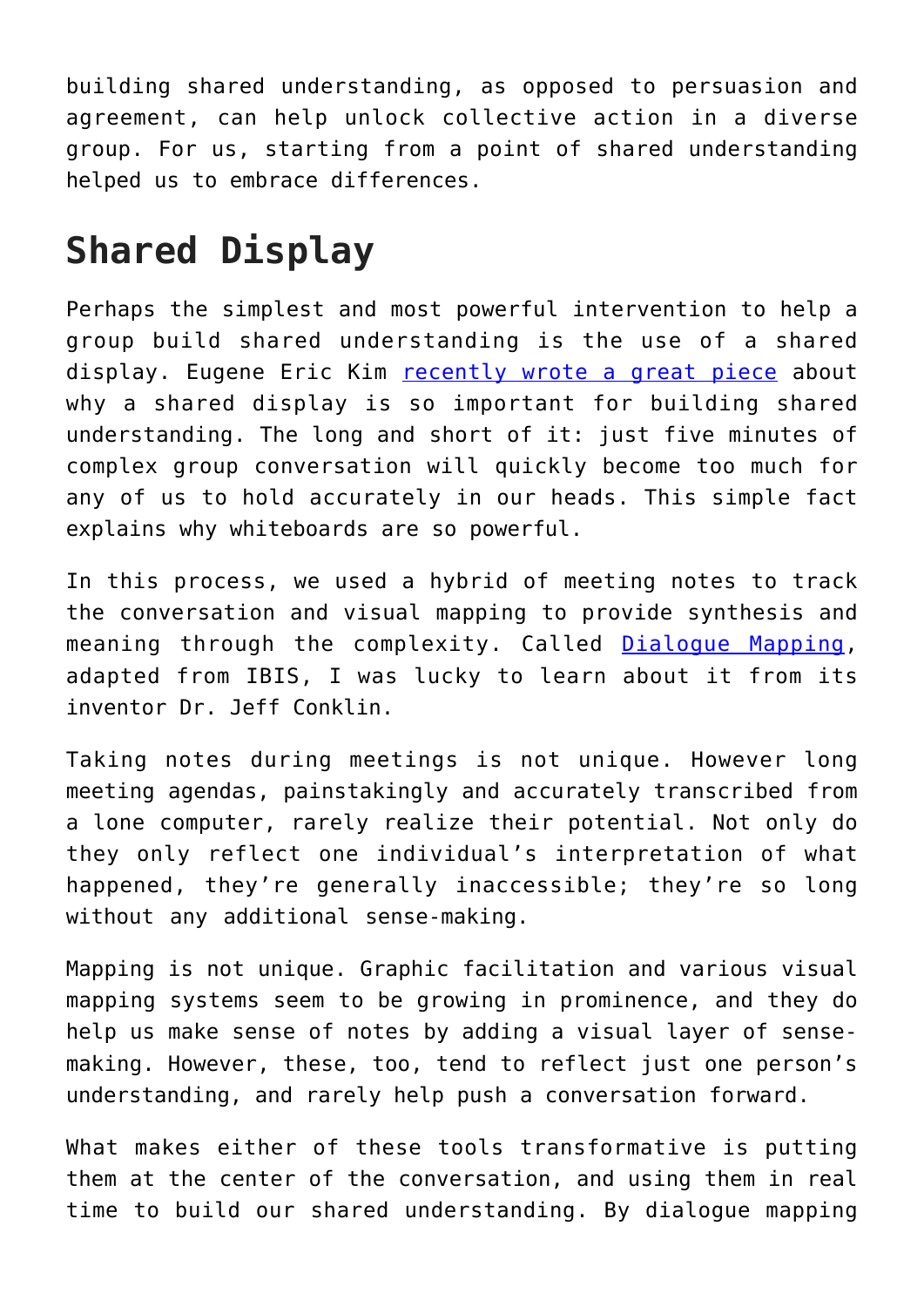the meetings we created something together in this conversation, could point to it, and share with our missing colleagues to invite their perspective / adaptations. More than a meeting record, it is a fantastic sense-making tool.

# **Treat virtual spaces with as much (or more) intention as face to face spaces**



Trying to confront the challenge we saw around the relationship between geography and strategizing, we experimented with tools that might allow us to strategize, in larger groups, across time zones. The persistency of our shared display in the form of Dialogue Maps was a big part of how we worked to achieve this, but the real star of the process was the tool we chose to enable this virtual space for collective strategizing: Adobe Connect. We actually met using Adobe Connect for three months, and let the relationships and shared understanding developed during this time help launch us in to action when we convened face to face at the end of the process.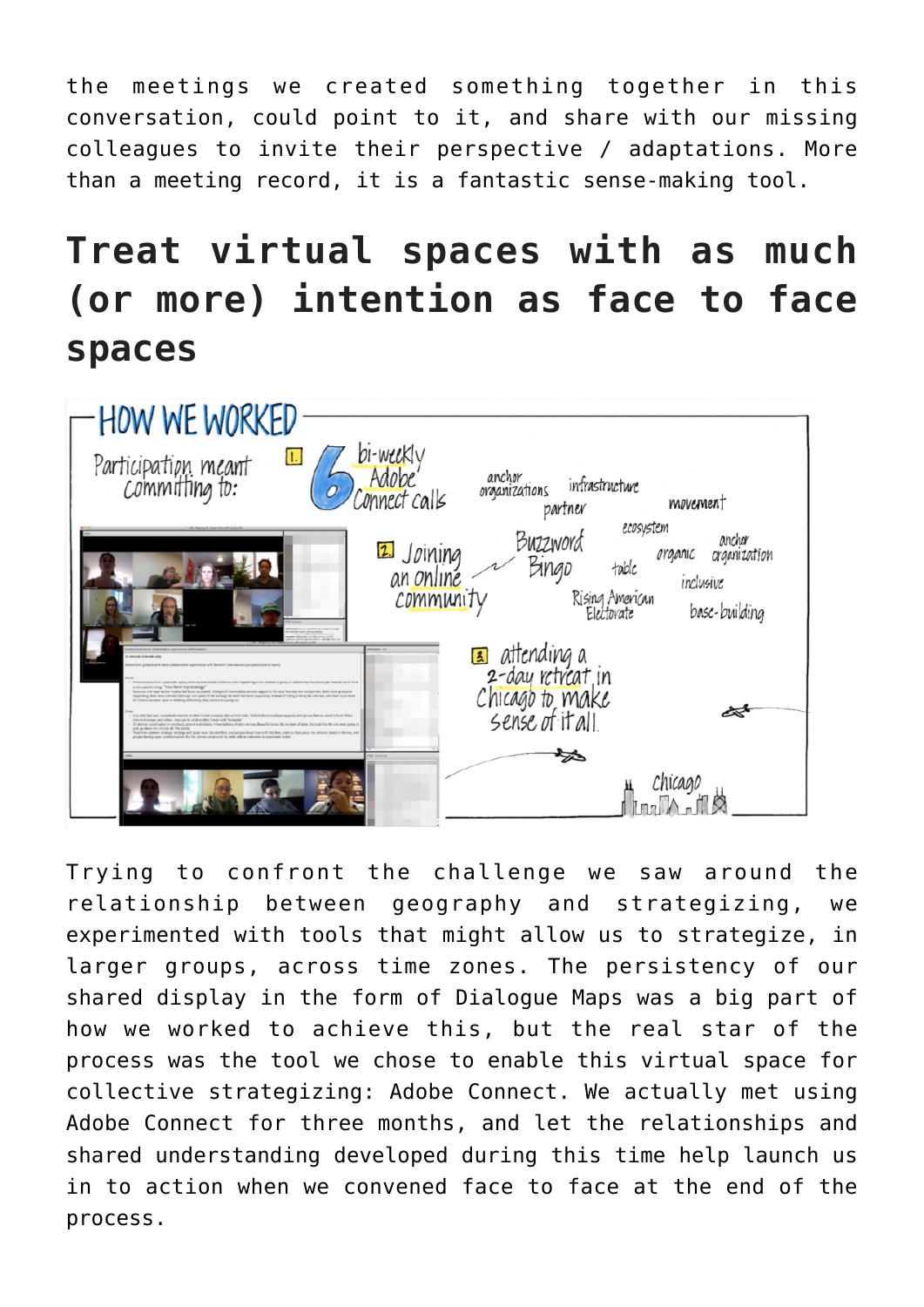Adobe Connect was transformative because of what it enabled us to do. But Adobe Connect itself did not transform us. It was the work we did creating the space, and very importantly, creating Adobe Connect sessions with as much planning, care, and attention we would a face to face convening. So what were the key things we did to create the space in every meeting?

- Importantly, we planned every single dialogue using [this](http://fasterthan20.com/toolkit/meeting-templates/) [meeting template](http://fasterthan20.com/toolkit/meeting-templates/): keeping goals at the center, and thinking through the timing and the purpose of all the different modules.
- What is fantastic about Adobe Connect is it allows you to shape group physics just like you would rearrange a real room to suit your group needs. During the checkins, a more relational time, we had a "room" where everyone's video was the main part of the screen. During big collective sense-making times, we removed the videos and maximized the shared display space, leaving only chat rooms on the side. After break-out spaces, we put the notes from every break-out group in the main space for a "gallery walk." We included breaks just like you would in a real meeting!
- One very simple technique to encourage participation is the use of a check-in and check-out at every meeting. As tempting as it was to rush past this step, they provided important relational value as well as feedback at the end of every meeting that helped move the conversation forward. As [Kristin writes so eloquently,](http://time.com/author/kristin-cobble/) this one intervention alone can make a big difference in a group process.
- To allow for a give and take between participation, deep thinking, and collective sense-making, every meeting had a combination of large group conversations and small group conversations.
- Recognizing that we have introverts and extroverts in every group, and that it's not always easy to speak up on a large conference call, we ensured there were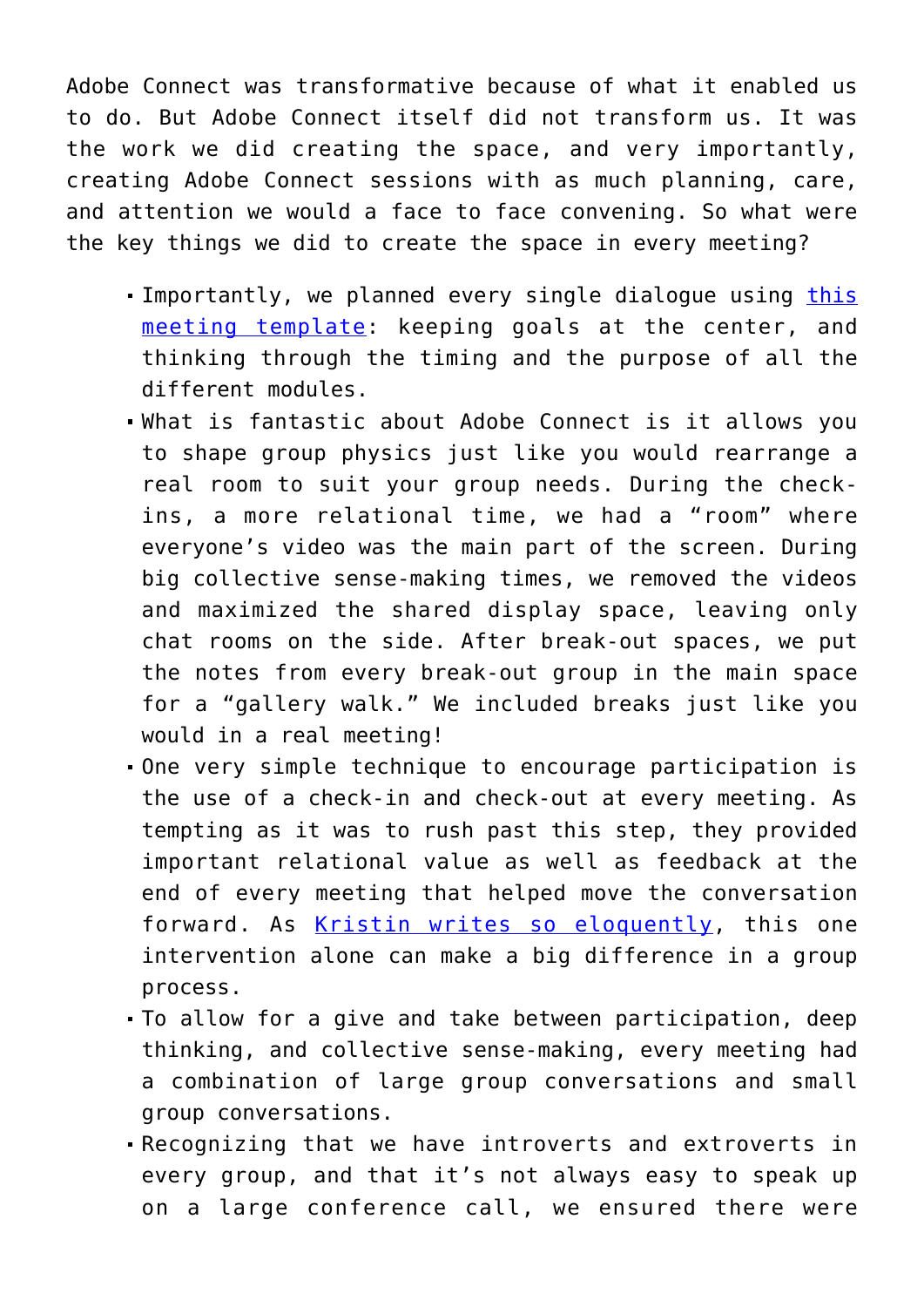multiple ways to participate. The check-ins help invite everyone to have their voice in the room, and we always had a chat box that was an extremely active space in which to participate. There were many different ways to indicate "I'm listening, thinking, and contributing" besides simply speaking up in a group of 15 people.

Of course you could argue there was a bias in our process towards the connected, and towards those that were good at trouble-shooting. We did notice a decrease in the quality of participation, an imbalance of sorts, when the group had some video participants and some simply audio participants. We tried to correct for this, but we never found the perfect system.

## **Make it playful!**

And ultimately, the reality that we can never get it perfect, is what drove us to keep fun and playfulness at the forefront. Technology can be frustrating, but I'm going to make a leap and say it's not the technology that's frustrating, it's trying new things, or things that aren't working, that is frustrating. A colleague once pointed out to me that all technology has quirks and bugs: the difference between the programs we know and love and the new ones we hate is the difference between the bugs we know and the bugs we don't know. Our offline lives are not immune to these "bugs" either; the food doesn't show up, the air conditioning breaks, the window won't open, gosh darn that pen ran out of ink again.

Doing so many things that were new for all of us (dialogue mapping, web-conferencing, digital break-out groups, shared facilitation, emergent decision making) we knew things would go wrong, and when they did go wrong they'd be doubly frustrating because they were unfamiliar frustrations. So we tried to design a space that encouraged us to have fun: to remember that we're all human, as such things don't work out